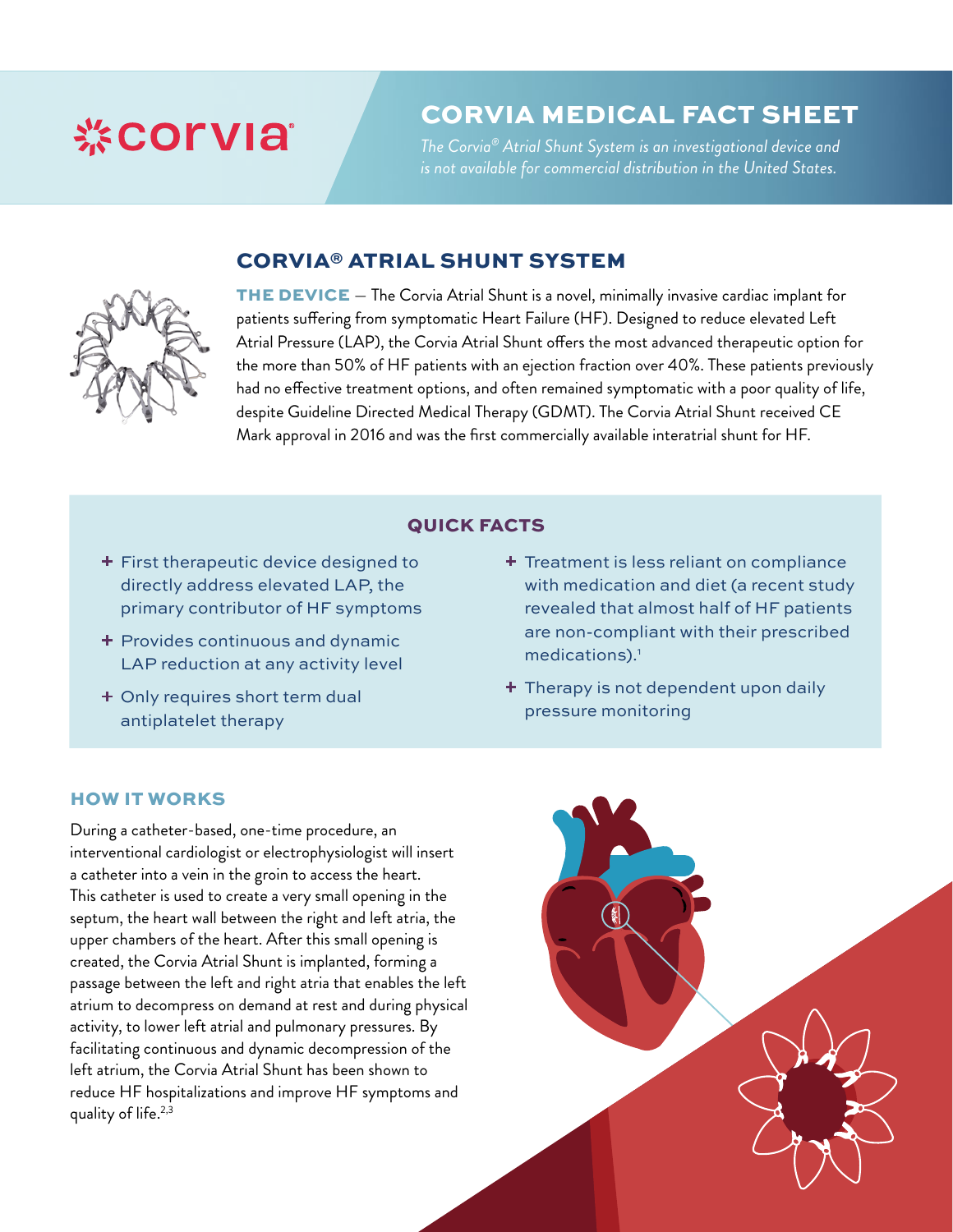### HEART FAILURE

**million**

people have heart  $26$  people have heart

#### HEART FAILURE DEFINITION

HF is a condition in which a heart is unable to pump sufficiently to meet the needs of the body. One of the common symptoms is congestion, or build-up of too much fluid in tissues and veins. Specifically, congestion takes the form of water retention in the limbs and feet (peripheral edema), lungs (pulmonary edema), abdomen (ascites), and the liver.

#### TYPES OF HEART FAILURE

There are two types of HF, heart failure with reduced ejection fraction (HFrEF) and heart failure with preserved ejection fraction (HFpEF). The heart's ejection fraction (EF) is a measurement of the amount of blood pumped out of the heart during a single heartbeat, and is given as a percentage, with normal ranging from 50% to 75%.

- **• Heart Failure with preserved Ejection Fraction (HFpEF; EF ≥50%) or Heart Failure with mid-range Ejection Fraction (HFmrEF; EF 40-49%)**. HFpEF or HFmrEF occurs when the muscles of the left atrium (LA) and ventricle (LV) become stiffer and are unable to relax normally. As a result, blood cannot easily exit the LA into the LV with each heartbeat, causing high pressure inside the lungs and left heart chambers.
- **Heart Failure with reduced Ejection Fraction (HFrEF; EF <40%)**. HFrEF occurs when the heart walls become thinner and lose their ability to contract effectively. As a result, the heart cannot pump with sufficient force to push enough blood out of the LV and into circulation, causing high pressure inside the lungs and left heart chambers.

By 2030, that number will increase by almost 50%,<sup>5</sup> to nearly



#### SYMPTOMS OF HEART FAILURE

Both types of HF result in similar symptoms, due primarily to elevated LAP, which causes blood to back up into the lungs. Common symptoms include the following:

- Shortness of breath during daily activities
- Having trouble breathing when lying down
- Weight gain with swelling in the feet, legs, ankles, or stomach
- Generally feeling tired or weak with limited or inability to exercise

#### THE UNMET CLINICAL NEED

HFpEF and HFmrEF remain among the most significant unmet needs in cardiovascular medicine. While there have been significant advances in the treatment for patients with HFrEF, there previously were no effective treatment options for HFpEF/HFmrEF.6 Medicines that are effective for treating HFrEF frequently do not work well for HFpEF/HFmrEF, and although they are prescribed to help alleviate symptoms, patients often struggle with daily activities because of breathlessness, fatigue and depression. For many, these symptoms drastically reduce their quality of life and frequently result in hospitalization.



of heart failure patients have HF<sub>pEF.7</sub>

More than half of all HF patients have HFpEF,<sup>7</sup> and that number is increasing, driven by population aging and other common risk factors such as obesity and hypertension.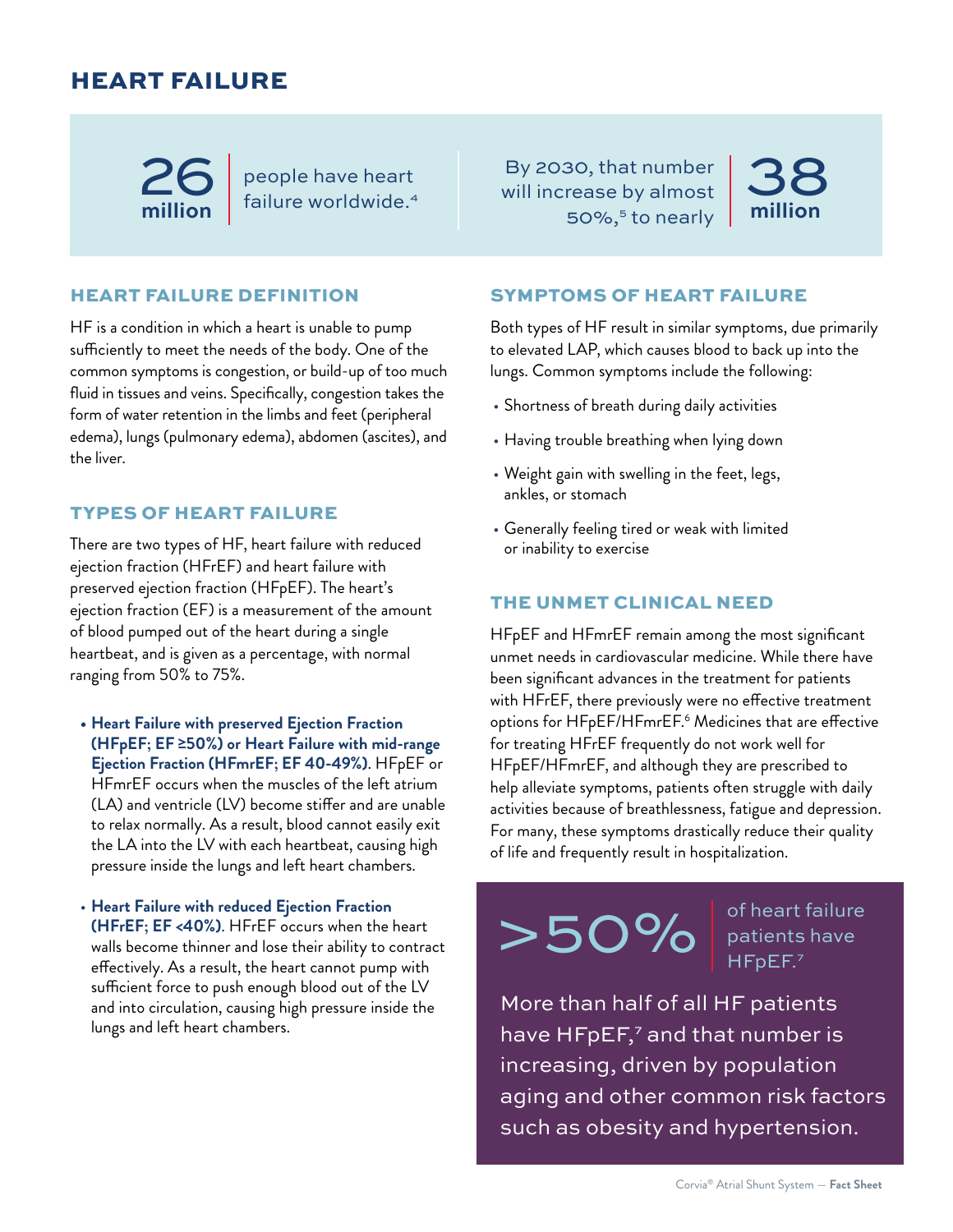## HEART FAILURE STATISTICS



people in the United States have HF; approximately 1 million people are newly diagnosed each year<sup>s</sup>

# \$69.8 billion

The estimated annual cost of heart failure in the US was \$30.7 billion in 2012 and costs are estimated to reach \$69.8 billion by 2030<sup>8</sup>

## 1 in 5

The lifetime risk of developing heart failure<sup>9</sup>

## 20-30%

Despite significant advances in HF treatment, mortality post HF hospitalization remains around 10% at 1-month, and the overall HF mortality rate remains 20-30% at 1 year and 75% at 5 years.<sup>10-12</sup>

## ~7 million

HF with preserved (HFpEF) or mid-range ejection fraction (HFmrEF), accounts for over half of all heart failure admissions, affecting approximately 7 million people in the United States and Europe alone<sup>13</sup>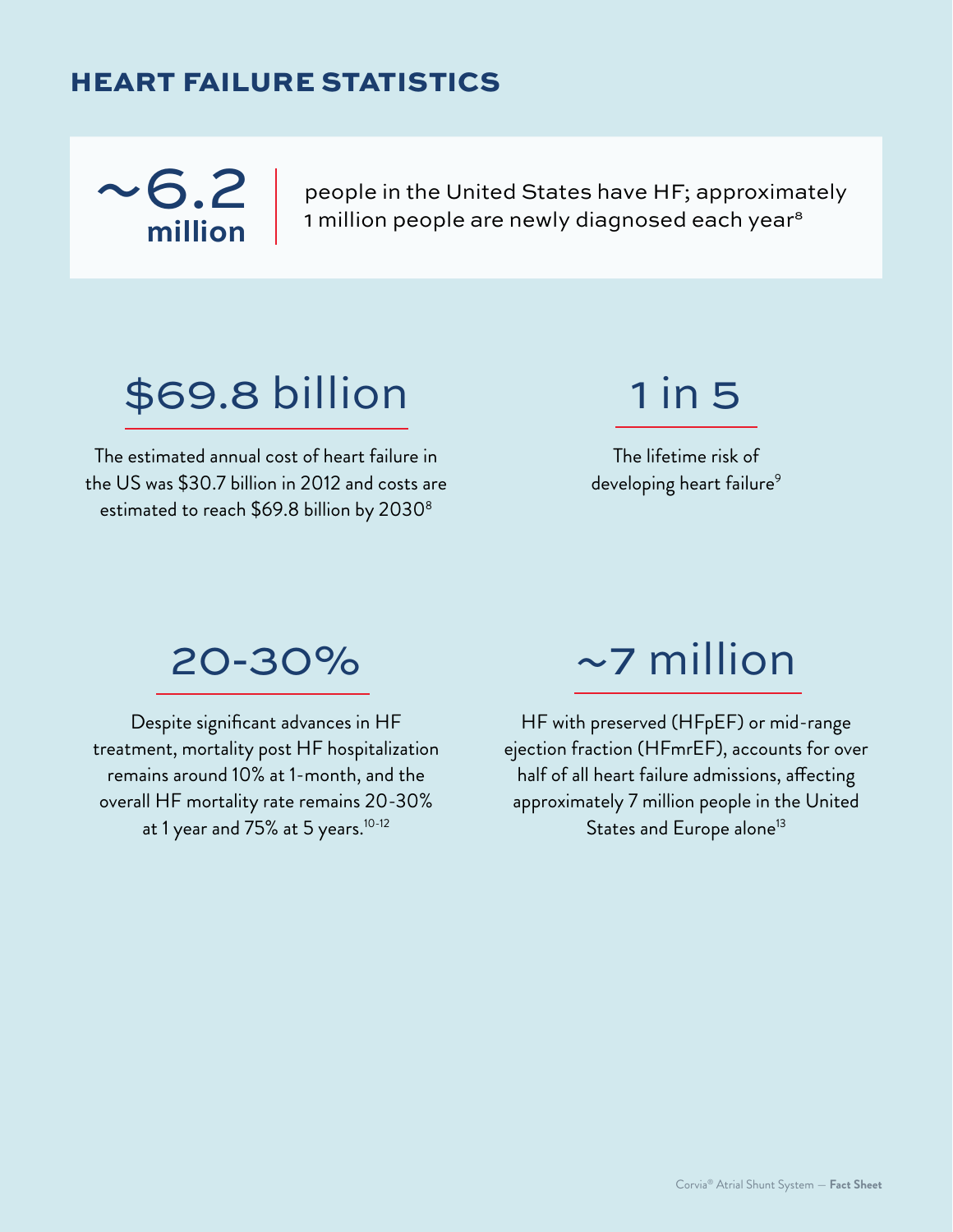### CLINICAL EVIDENCE

#### CLINICAL RESULTS

The Corvia Atrial Shunt is the most clinically studied interatrial shunt for the reduction of left atrial pressure (LAP) in HFpEF/HFmrEF patients. It has been implanted in over 500 patients worldwide and reviewed in over 20 publications. Patients implanted with the device have been followed for more than seven years. Through multiple REDUCE LAP-HF studies around the world, clinical results have consistently demonstrated the safety and efficacy of the device.

#### **REDUCE LAP-HF II**

REDUCE LAP-HF II is the largest randomized clinical trial of a device-based therapy in HFpEF and the only study to demonstrate effectiveness of an implantable therapy in this patient population.<sup>14</sup>

- Despite an overall neutral trial outcome, a large responder group was identified: patients with normal exercise pulmonary vascular resistance (PVR), and no pacemaker
- Patients in the responder group derived significant clinical benefit from the shunt:
	- 45% lower total HF event rate than sham control (0.12 vs. 0.22 events per patient-year, p = 0.007)
	- 55% greater improvement in health status over sham (+5.5 points, p = 0.01) as assessed by the Kansas City Cardiomyopathy Questionnaire (KCCQ) overall summary score, and substantially more patients with large (+15 points) to very large (>20 points) quality of life improvement
- The study revealed the criticality of exercise in the hemodynamic characterization of heart failure to ensure appropriate patient identification

#### **PREVIOUS STUDIES: PILOT STUDY, REDUCE LAP-HF, REDUCE LAP-HF I**

The first three studies of the Corvia Atrial Shunt built on one other and laid the foundation of safety and efficacy.

#### **Sustained clinical benefit**

Three years after Corvia Atrial Shunt implantation:

- 75% of patients had an improvement in quality of life<sup>15</sup>
- 69% of patients were free from heart failure hospitalizations<sup>15</sup>

• 65% of patients in New York Heart Association (NYHA) Class I or II<sup>15</sup> indicating a significant improvement in HF symptom severity

#### **Durable safety**

- 87% HF patient survival at 3 years<sup>16</sup>
- $\cdot$  98% freedom from stroke at 3 years<sup>16</sup>
- 100% shunt patency (blood flow from the left to the right atrium) at 1 year<sup>17-19</sup>
- No reports of implant removal, closure or thrombosis up to  $8$  years<sup>20</sup>

#### CLINICAL INVESTIGATION

Corvia Medical has conducted multiple **REDUCE LAP-HF** studies around the world to evaluate the Corvia Atrial Shunt System for the treatment of HF patients with elevated left atrial pressure who remain symptomatic despite standard GDMT. Studies include the following:

#### **Pilot Study** (first in human) n=11

A feasibility study to evaluate device safety and potential benefit at 30 days.

#### **REDUCE LAP-HF** (CE Mark study) n=64

A prospective, observational study to understand device safety and therapy performance in a larger patient cohort.

**REDUCE LAP-HF I** (mechanistic study) n=44 A randomized, double-blind, sham-controlled trial to confirm mechanistic effect and evaluate peri-procedural safety and device effectiveness against a control arm.

**REDUCE LAP-HF II** (phase 3 trial) n=626 A global, phase 3, randomized, double-blind, shamcontrolled trial to evaluate device safety and efficacy against a sham control in a powered study. Enrollment is ongoing only in Japan.

**REDUCE LAP-HF III** (post-market registry) n≤500 A prospective, international study to collect post market data to further evaluate efficacy, safety and quality of life in a "real world" practice setting. Enrollment is ongoing in Europe.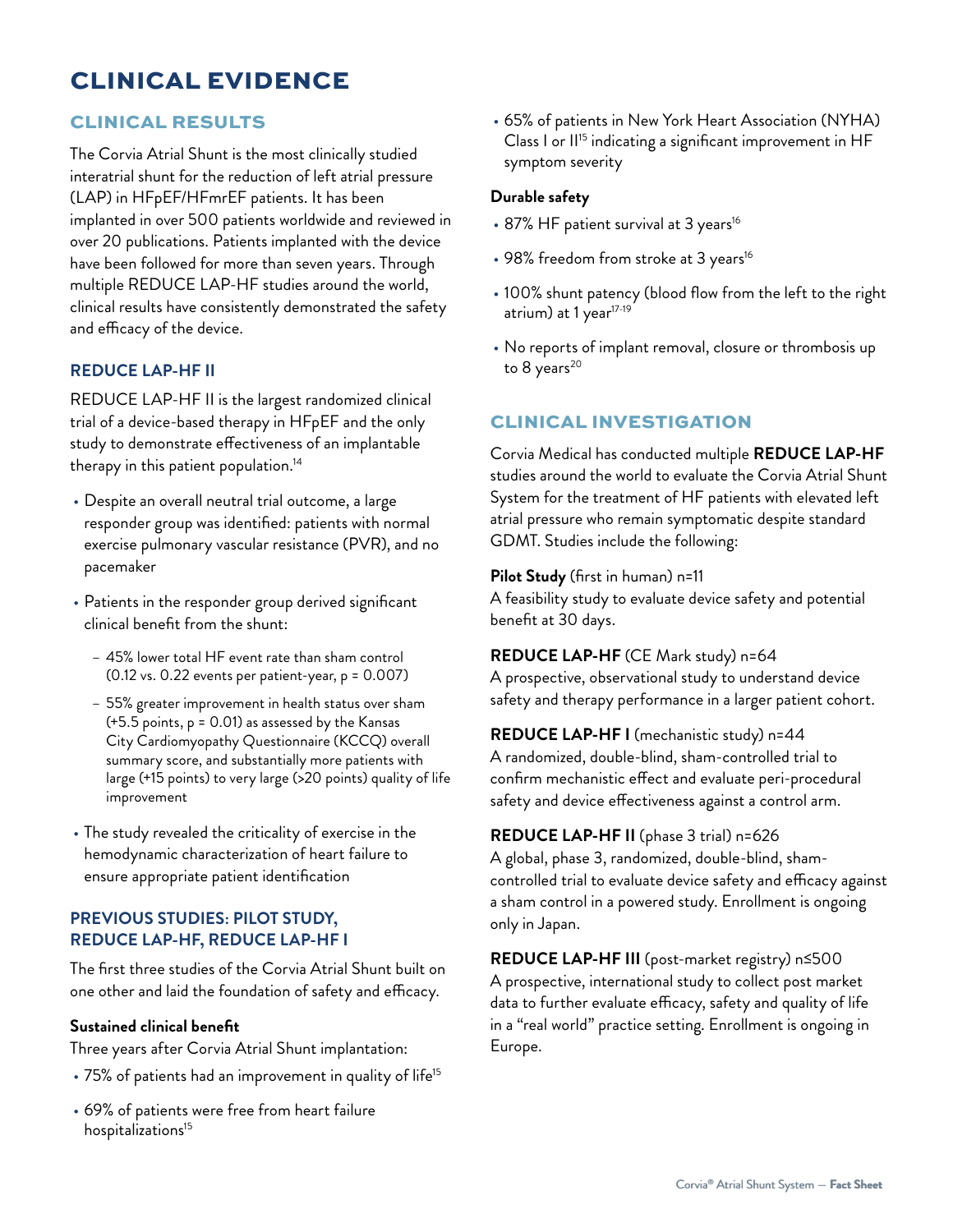### CORVIA MEDICAL

#### THE COMPANY

Corvia Medical, Inc. is revolutionizing the treatment of heart failure through novel transcatheter cardiovascular devices. Founded in 2009 and headquartered in Tewksbury, MA, Corvia Medical is dedicated to transforming the standard of care for heart failure treatment, enabling patients to reclaim their lives. Privately held, the company is backed by Third Rock Ventures, General Catalyst Partners, AccelMed, Lumira Ventures, Edwards Lifesciences and an undisclosed strategic investor.

#### CORVIA MEDICAL & DC DEVICES

Corvia Medical, Inc. was formerly known as DC Devices, Inc. and changed its name to Corvia Medical, Inc. in June 2015.

#### LEADERSHIP

Corvia Medical's leadership team is comprised of professionals who share a passion and commitment to transform the standard of care for heart failure treatment. Each member of the management team brings extensive experience within the medical device field and a track record of success.

**George Fazio** *President and Chief Executive Officer*

**Jan Komtebedde** *Senior Vice President and Chief Medical Officer*

**Ed McNamara** *Vice President, R&D and Operations* 

**Kate Stohlman** *Vice President, Quality Assurance & Regulatory Affairs*

**Lisa Ensz** *Vice President, Marketing*

For more information, visit **www.corviamedical.com**.